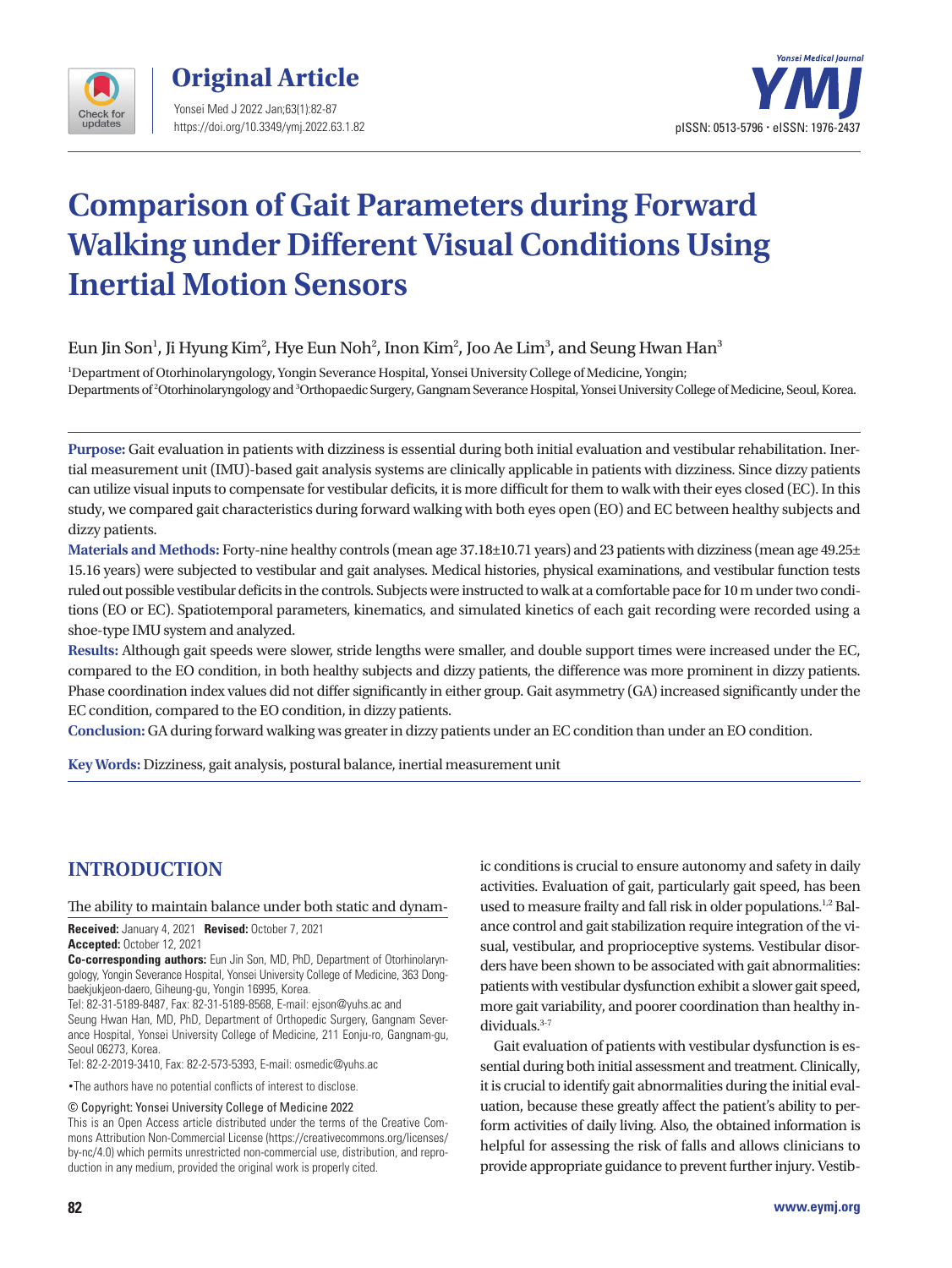ular rehabilitation involves an exercise-based program that encourages vestibular adaptation and substitution to improve function and reduce dizziness during daily activities.<sup>7</sup> Gait analysis provides the information necessary to guide exercise selection and monitor progression during a vestibular rehabilitation program. Recently, inertial-sensor technology has been used for balance and gait analysis.<sup>8-12</sup> Compared to motion-capture systems, which require a large working space and expensive equipment, 3D inertial measurement units (IMUs) are small and light. As repeated measurements may be needed in patients with dizziness, wearable IMUs with a few attachments are clinically useful. Also, comprehensive measurements of spatiotemporal gait parameters can be obtained when the gait speed, surface (floor or treadmill), or direction (forward or backward) is varied.<sup>9,10,13,14</sup> When the vestibular sensory input is compromised, sensory reweighting of visual inputs serves as a compensatory strategy; this is particularly evident in patients with bilateral vestibulopathy who find it difficult to walk in the dark.

In this study, to provide baseline data for further studies, we compared gait characteristics during forward walking with the eyes open (EO) and the eyes closed (EC) between healthy subjects and dizzy patients. We hypothesized that even if subtle effects of vestibular dysfunction were masked during gait with the EO, they would be apparent when walking with the EC.

## **MATERIALS AND METHODS**

#### **Study population**

This prospective study was conducted at a university-affiliated, tertiary referral hospital. Forty-nine healthy subjects participated voluntarily. They reported no history of neuromuscular or neurologic disorders known to cause gait disturbance, such as Parkinson's disease, and no history of otologic disease or dizziness symptoms during the previous year. In addition, 23 patients with dizziness were recruited from the outpatient Otorhinolaryngology Clinic of Gangnam Severance Hospital. Clinical diagnoses of the patients based on a thorough review of medical histories and audiovestibular tests included unilateral vestibular hypofunction (UVH), benign paroxysmal positional vertigo (BPPV), vestibular schwannoma (VS), and nonspecific dizziness. UVH was defined as acute onset of vertigo, with confirmed UVH (canal paresis >25% in the caloric test). Patients were diagnosed with BPPV when they experienced recurrent attacks of positional vertigo, with each attack lasting <1 min, and had evidence of position-specific nystagmus on videonystagmography. Patients with VS (confirmed on the basis of magnetic resonance imaging scans) and UVH (canal paresis >25% or decreased gain of <0.8 in the video head impulse test) were included. Non-specific dizziness was diagnosed when central or peripheral vestibular disorders were excluded on the basis of brain imaging and vestibular function tests in patients with chronic dizziness lasting for >3 months. The clinical characteristics of the study population are listed in Table 1.

We performed a priori power analysis to determine the minimum sufficient sample size for an effect size of 0.8, power of 0.8, and significance value ( $\alpha$ ) of 0.05 for healthy subjects and dizzy patients (at a ratio of 2:1). Based on this analysis, the study required a minimum of 39 healthy subjects and 19 dizzy patients. Assuming a drop-out rate of 20%, a minimum of 49 healthy subjects and 23 dizzy patients were required.

The Institutional Review Board of Gangnam Severance Hospital approved the study protocol (approval number: 3-2018- 0182). Written informed consent was obtained from all subjects. All study procedures were performed in accordance with all relevant tenets of the Declaration of Helsinki.

#### **Equipment and data collection**

Shoe-type, IMU-sensor-based gait analysis systems (DynaStab; JEIOS, Seoul, South Korea) used in this study included a shoetype data logger (Smart Balance SB-1; JEIOS) and a data acquisition system. The IMU sensor (IMU-3000; InvenSense, San Jose, CA, USA) of the data logger measured tri-axial acceleration (up to  $\pm 6$  g) and tri-axial angular velocity (up to  $\pm 500^{\circ}/s$ ) along three orthogonal axes.13-15 IMU sensors were installed in the outsoles of both shoes, and the data were transmitted wirelessly to a data acquisition system via Bluetooth. Shoes that fitted the subjects well were chosen: available sizes ranged from 225 mm to 280 mm. A local coordinate system (anteroposterior, mediolateral, and vertical directions) was established for the IMU sensors. The subjects were asked to walk along a 10-m walkway at a comfortable pace, first with the EO and then with the EC. A tester walked next to each subject to ensure safety. The subjects were encouraged to take a short break between the two walks if needed.

#### **Data analysis**

All data were obtained using the IMU-sensor-based gait analysis system.13-15 The local minimum and maximum values of linear acceleration and angular velocity of pitching were used to determine the temporal features of the gait. Spatial and temporal gait parameters were calculated for each stride made by each foot based on the heel strike; the means and SDs of gait parameters were subjected to statistical analysis. The first and final two steps (acceleration and deceleration phases, respectively) from each walking trial were excluded from the analysis. Bilateral gait coordination was evaluated by calculating phase coordination index (PCI) and gait asymmetry (GA) by the raw step and stride time data using R software (R Development Core Team, 2014).<sup>16</sup> PCI quantifies the degree of consistency and the accuracy of left-right stepping using a vector series of the left-right stepping phase (φ; ideally=180º). The stride duration of one foot was defined as the time taken for a gait cycle or 360°, and the relative timing of contralateral heelstrikes was defined as the phase φ, which would ideally be 180°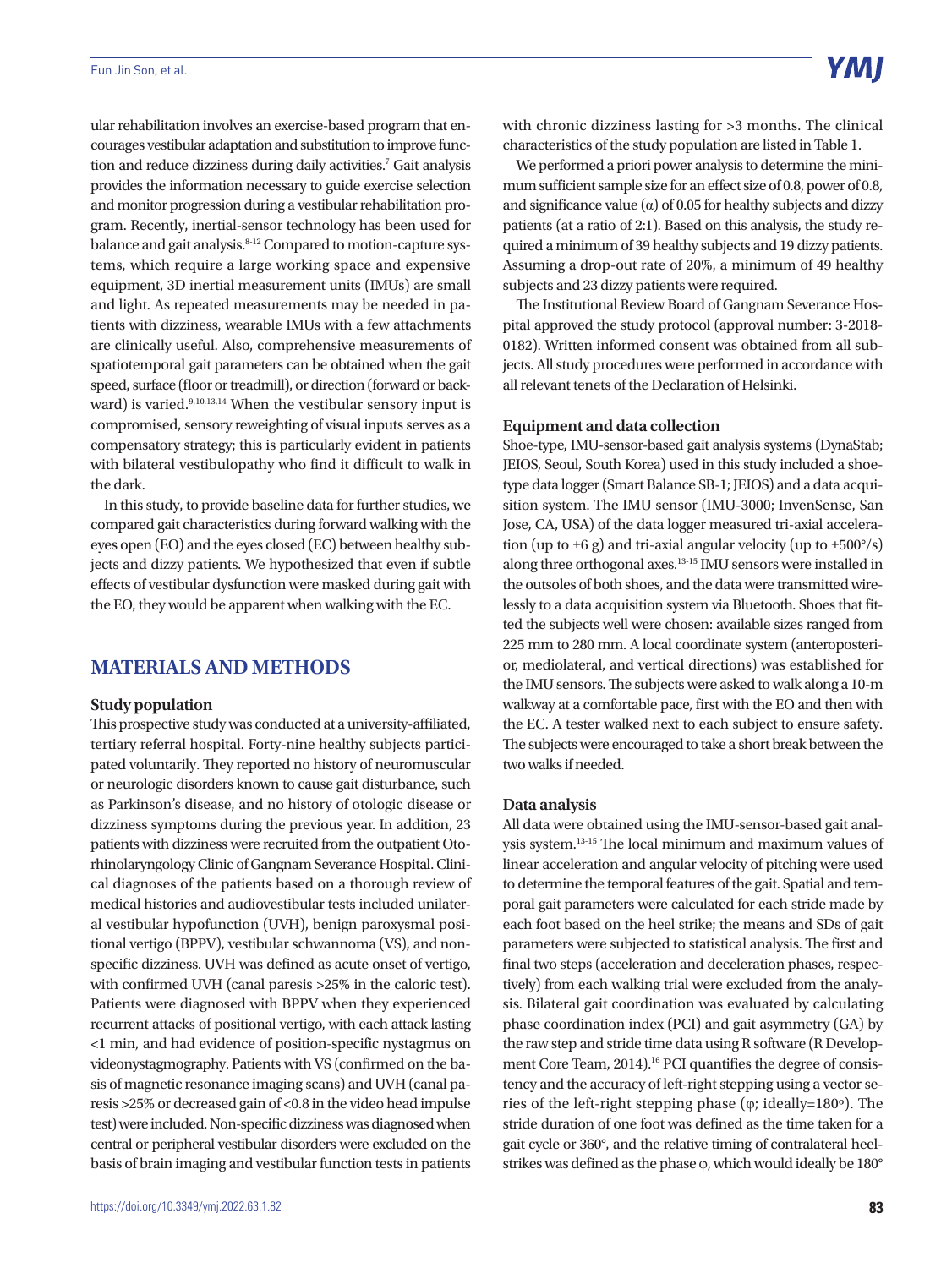for every step. The sum of the coefficient of variation of  $\varphi$  and the mean absolute difference between φ and 180° were defined as the PCI.17 A lower PCI value indicates higher consistency and accuracy in terms of bilateral gait coordination, while a higher value denotes a lack of consistency and accuracy.17,18 GA was calculated as a logarithm of the time spent in each step by comparing the swing times of one leg with respect to the other leg:<sup>8,19</sup> GA=100× | ln(SSWT/LSWT)|, where SSWT and LSWT represent the mean values of the swing times for the legs with the short and long mean swing times, respectively. To evaluate the difference between the EC and EO conditions, we calculated the "intrasubject differences" in the gait parameters between the EO and EC conditions for each subject.

In this study, we aimed to measure the increased difficulty of gait control experienced by the participants while walking in the EC condition, compared to the EO condition. Because the dizzy patients were presumed to have greater gait instability than normal subjects, even in the EO condition, it would not have been appropriate to compare the two subject groups directly. Thus, we compared parameters between each subject. To evaluate the differences between the EC and EO conditions, we calculated "intrasubject differences" in gait parameters between the EO and EC conditions for each subject.

#### **Statistical analysis**

All statistical analyses were performed using SAS software (ver. 9.3; SAS Institute Inc., Cary, NC, USA). The Shapiro-Wilk test and Kolmogorov-Smirnov tests were used to test for data distribution. The paired t-test was used to compare gait parameters between the EO and EC conditions. When data were not normally distributed, nonparametric tests were used for comparison. The chi-square test was used to compare nominal variables, and the Mann-Whitney U-test was used for continuous variables. The Wilcoxon signed-rank test was used to compare PCI and GA variables between the EO and EC conditions within each subject group. Data are presented as means±SD, and *p*< 0.05 was considered to reflect statistical significance.

#### **RESULTS**

The clinical characteristics of the healthy subjects and dizzy patients are listed in Table 1. The patients were older (49.25±15.16 years) than the healthy subjects (37.18±10.71 years). There were no significant differences in sex, height, weight, body mass index, and foot size between the two groups. Spatiotemporal gait parameters were compared between EO and EC conditions in healthy subjects (Table 2). All gait parameters showed significant intrasubject differences between the EO and EC conditions. When the eyes were closed, healthy subjects tended to walk more slowly with shorter stride lengths; moreover, the duration of double support was increased, indicating that the subjects walked more carefully. Additionally, intrasubject differences between the EO and EC conditions were significantly different for all parameters. The dizzy patients walked more slowly in the EC condition than under the EO condition. There were significant difference between the EO and EC conditions in stride length and single support duration, and double support duration (Table 3).

Next, the gait coordination parameters (PCI and GA) were compared between the EO and EC conditions (Table 4). Overall, PCI was significantly higher for the EC condition, compared to the EO condition, in both healthy subjects and dizzy patients. However, the intrasubject differences in PCI between the EO and EC conditions did not differ significantly between the healthy subjects and dizzy patients (*p*=0.0546). The healthy subjects showed no significant difference in GA between the EO and EC conditions. However, in dizzy patients, GA increased significantly under the EC condition, compared to under the EO. The intrasubject difference in GA (EC compared to EO condition) between healthy subjects and dizzy patients was statistically significant (*p*=0.0037), implying that the intrasubject change in GA was significantly greater in dizzy patients then in healthy subjects. These findings imply that maintaining gait symmetry under the EC condition is more challenging for dizzy patients than for healthy subjects.

|                            | Total $(n=72)$                       | <b>Healthy controls (n=49)</b>       | Dizzy patients (n=23)<br>$n$ (%) or median (q1-q3), (min-max)     |  |
|----------------------------|--------------------------------------|--------------------------------------|-------------------------------------------------------------------|--|
| <b>Variables</b>           | $n$ (%) or median (q1-q3), (min-max) | $n$ (%) or median (q1-q3), (min-max) |                                                                   |  |
| Sex                        |                                      |                                      |                                                                   |  |
| Male                       | 27 (37.50)                           | 15(30.61)                            | 12(52.17)                                                         |  |
| Female                     | 45 (62.50)                           | 34 (69.39)                           | 11 (47.83)                                                        |  |
| Age (year)                 | $40(28.5 - 51.5)$ , $(18 - 77)$      | $33(27-46)$ , $(23-58)$              | 52 (40-58), (18-77)                                               |  |
| Height (cm)                | 164 (159-170), (150-183)             | 163(159-168), (150-183)              | 167 (160-171), (154-176)                                          |  |
| Weight (kg)                | $60(53 - 73)$ , $(40 - 110)$         | $60(51-73)$ , $(44-110)$             | 64 (55-70), (40-84)                                               |  |
| $BMl$ (kg/m <sup>2</sup> ) | 22.74 (20.32-25.27), (14.26-32.85)   | 22.22 (19.95-25.86), (17.75-32.85)   | 22.83 (21.78-24.97), (14.26-28.39)                                |  |
| Foot size (mm)             | 240 (235-257.5), (225-285)           | 240 (235–255), (225–285)             | 250 (240-265), (230-275)                                          |  |
| Diagnosis                  |                                      | Healthy $(n=49)$                     | UVH (n=8), BPPV (n=2), VS (n=10),<br>Non-specific dizziness (n=3) |  |

#### **Table 1.** Clinical Characteristics of the Study Population

BMI, body mass index; UVH, unilateral vestibular hypofunction; BPPV, benign paroxysmal positional vertigo; VS, vestibular schwannoma.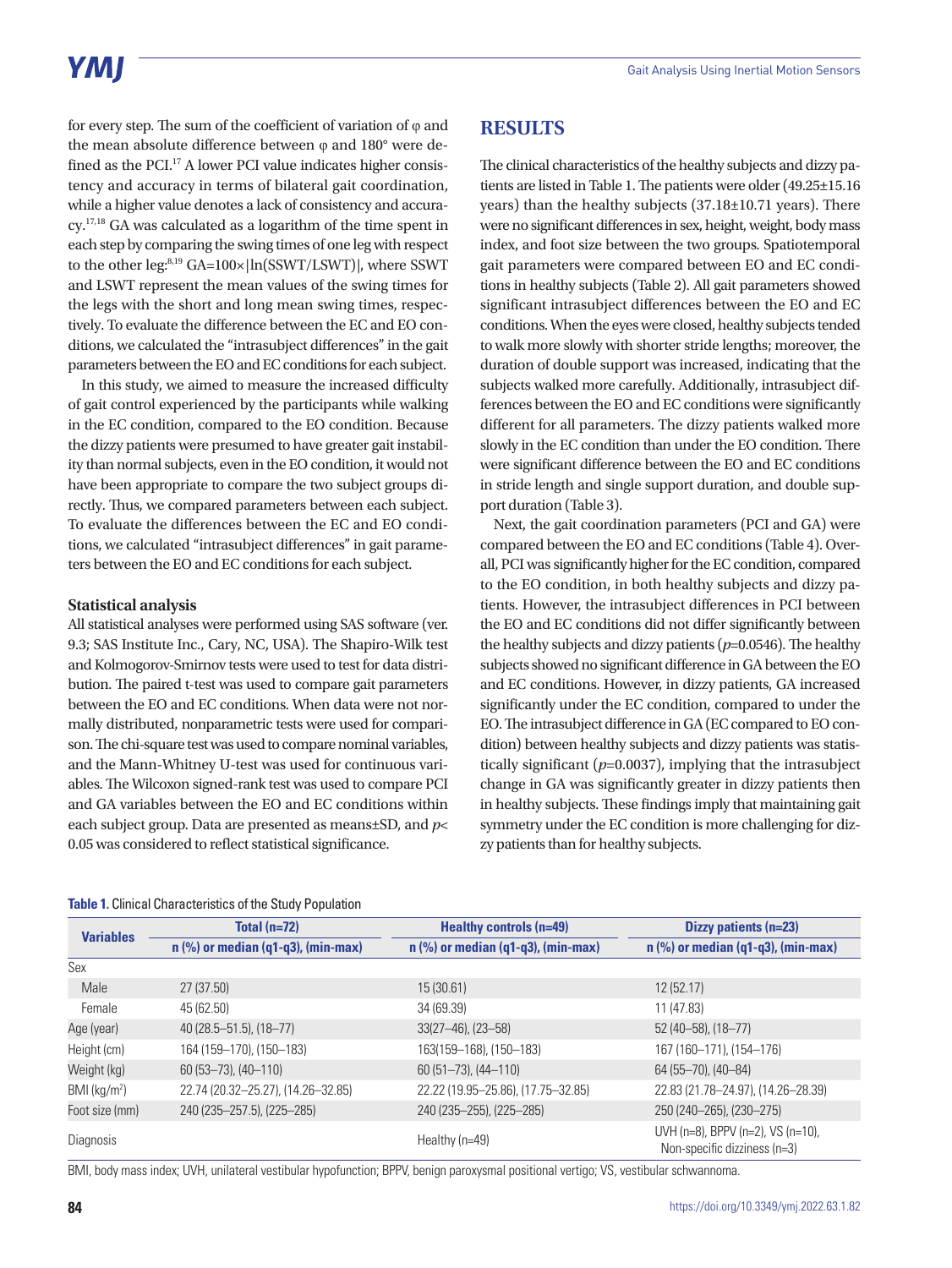#### **Table 2.** Spatiotemporal Parameters in Healthy Subjects during Forward Walking Under the EO and EC Conditions (n=49)

|                       | EO                                                               | EC                                                                                      | Difference (EO-EC)                                |                |
|-----------------------|------------------------------------------------------------------|-----------------------------------------------------------------------------------------|---------------------------------------------------|----------------|
|                       | Median (q1-q3), (min-max)                                        | Median (q1-q3), (min-max)                                                               | Median (q1-q3), (min-max)                         | <i>p</i> value |
| Gait speed (m/s)      | 1.667 (1.417-1.667), (1.111-2.000)                               | 1.250 (1.111-1.417), (0.667-2.500)                                                      | $0.306(0.139 - 0.556)$ , $(0.500 - 1.000)$        | $< 0.0001*$    |
| Cadence (steps/min)   |                                                                  | 119.000 (112.000-125.000), (99.000-136.000) 114.000 (107.000-121.000), (78.000-133.000) | 4.000 (1.000-9.000), (-5.000-44.000)              | $< 0.0001*$    |
| Stride length (m)     | 1.638 (1.403-1.840), (1.083-2.113)                               | 1.365 (1.243-1.553), (0.920-2.517)                                                      | $0.226(0.064 - 0.462)$ , $(-0.520 - 0.831)$       | $< 0.0001*$    |
|                       | Single support (%cycle) 41.434 (40.500-42.316), (38.352-43.729)  | 40.441(39.550-41.720), (32.081-43.402)                                                  | $0.770(0.177 - 1.361)$ , (-0.946-8.222)           | $< 0.0001*$    |
|                       | Double support (%cycle) 17.116 (15.355-19.099), (12.542-23.260)  | 19.083 (16.539-20.916), (13.140-35.719)                                                 | $-1.509$ (-2.753-0.418), (-16.325-2.182) <0.0001* |                |
|                       | Time of toe off (%cycle) 58.703 (57.724-59.674), (56.271-61.551) | 59.588 (58.205-60.493), (55.403-67.697)                                                 | $-0.926$ (-1.473-0.116), (-8.000-1.928) <0.0001*  |                |
| $\Gamma$ <sup>2</sup> |                                                                  |                                                                                         |                                                   |                |

EO, eyes open; EC, eyes closed.

\*Significant difference between the EO and EC conditions (*p*<0.05).

#### **Table 3.** Spatiotemporal Parameters in Dizzy Patients During Forward Walking Under the EO and EC Conditions (n=23)

|                     | EO                                                               | EC                                                                                                                              | <b>Difference (EO-EC)</b>                            |                |
|---------------------|------------------------------------------------------------------|---------------------------------------------------------------------------------------------------------------------------------|------------------------------------------------------|----------------|
|                     | Median (q1-q3), (min-max)                                        | Median (q1-q3), (min-max)                                                                                                       | Median (q1-q3), (min-max)                            | <i>p</i> value |
| Gait speed (m/s)    | $1.142(1.111 - 1.389), (0.778 - 1.667)$                          | $1.000(0.833 - 1.250)$ , $(0.361 - 1.667)$                                                                                      | 1.667 (1.111-0.4167), (0.250-0.750)                  | $0.0002*$      |
| Cadence (steps/min) |                                                                  | 112.000 (109.000-122.000), (82.000-132.000) 112.000 (106.000-116.000), (100.000-130.000) 1.000 (-4.000-7.000), (-24.000-18.000) |                                                      | 0.3747         |
| Stride length (m)   | 1.410 (1.228-1.548), (1.055-1.721)                               | 1.143 (0.982-1.309), (0.403-1.704)                                                                                              | $0.184(0.093 - 0.412)$ , $(-0.220 - 0.742)$          | $< 0.0001*$    |
|                     | Single support (%cycle) 40.322 (39.431-41.533), (36.804-43.026)  | 40.104 (38.040-41.310), (36.991-52.633)                                                                                         | $0.461$ (-0.361-1.772), (-15.611-3.612)              | $0.0418*$      |
|                     | Double support (%cycle) 19.451 (16.934-21.248), (13.947-26.440)  | 19.804 (17.172-23.590), (-5.768-25.857)                                                                                         | $-0.781$ ( $-3.375 - 0.725$ ), ( $-7.058 - 31.739$ ) | $0.0453*$      |
|                     | Time of toe off (%cycle) 59.910 (58.467-60.823), (56.974-63.316) | 59.898 (58.524-61.733), (43.287-62.684)                                                                                         | $-0.316(-1.261 - 0.639)$ , $(-2.920 - 19.722)$       | 0.2317         |
|                     |                                                                  |                                                                                                                                 |                                                      |                |

EO, eyes open; EC, eyes closed.

\*Significant difference between EO and EC conditions (*p*<0.05).

| Table 4. Gait Coordination Parameters during Forward Walking in Healthy Subjects (n=49) and Dizzy Patients (n=23) Under the EO and EC Conditions |  |
|--------------------------------------------------------------------------------------------------------------------------------------------------|--|
|--------------------------------------------------------------------------------------------------------------------------------------------------|--|

| <b>Variables</b> | Group            | EΟ              | EC                | $p$ value (EO vs. EC) | <b>Difference</b> | <i>p</i> value (between groups) |
|------------------|------------------|-----------------|-------------------|-----------------------|-------------------|---------------------------------|
| PCI              | Healthy subjects | $3.78 \pm 2.18$ | $12.57 \pm 33.06$ | $0.0001*$             | $-8.80 \pm 33.29$ | 0.0546                          |
|                  | Dizzy patients   | $5.91 \pm 4.30$ | $27.04 + 68.73$   | $0.0005*$             | $-21.13 + 67.55$  |                                 |
| GA               | Healthy subjects | $2.22 + 1.43$   | $2.45 + 3.39$     | 0.4774                | $-0.22 + 3.97$    | $0.0037$ <sup>t</sup>           |
|                  | Dizzy patients   | $3.57 + 3.29$   | $7.83 + 8.77$     | $0.0029*$             | $-4.26 + 7.26$    |                                 |

EO, eyes-open; EC, eyes-closed; PCI, phase coordination index; GA, gait asymmetry.

Values are presented as mean±standard deviation.

\*Significant difference between the EO and EC conditions; † Significant difference between healthy subjects and dizzy patients.

## **DISCUSSION**

Balance is maintained even when the input from one or two sensory systems changes suddenly, such as when walking into a dark room or when walking on a soft, foamy surface. Sensory reweighting adjusts the relative contributions made by sensory systems based on the available sensory information. For example, impaired balance caused by proprioceptive loss can be detected by increased sway while standing with the EC in the Romberg test.20 Intuitively, closing one's eyes during forward walking would be expected to slow walking speed, promote smaller steps, and render it more difficult to walk a straight line; our healthy subjects and dizzy patients both exhibited these features. We speculated that differences in gait parameters between the EO and EC conditions would be greater in dizzy patients, because deprivation of visual information would be more detrimental when vestibular information was already compromised. In other words, although walking would be more difficult under the EC condition than under the EO condition

for healthy subjects, dizzy patients may have difficulty walking even under the EO condition, difficulty that is increased under the EC condition. In accordance with our hypothesis, healthy subjects had slower walking speeds and smaller stride lengths than dizzy patients (Table 2). In comparison, dizzy patients showed slower walking speeds and smaller stride lengths under the EO condition, and speeds and stride lengths further decreased under the EC condition. Thus, we propose that the intrasubject differences between the EO and EC conditions may reflect the changes in spatiotemporal parameters and bilateral coordination parameters. Notably, only the difference-values in GA (i.e., not PCI or spatiotemporal parameters) varied significantly between the healthy subjects and dizzy patients. Gimmon, et al.<sup>8</sup> compared the PCI and GA values of controls, a vestibular dizziness group, and a non-vestibular dizziness group during walking under various visual conditions and reported a group difference only for PCI between the controls and the nonvestibular group. However, we found that PCI and GA values differed significantly between the healthy subjects and dizzy pa-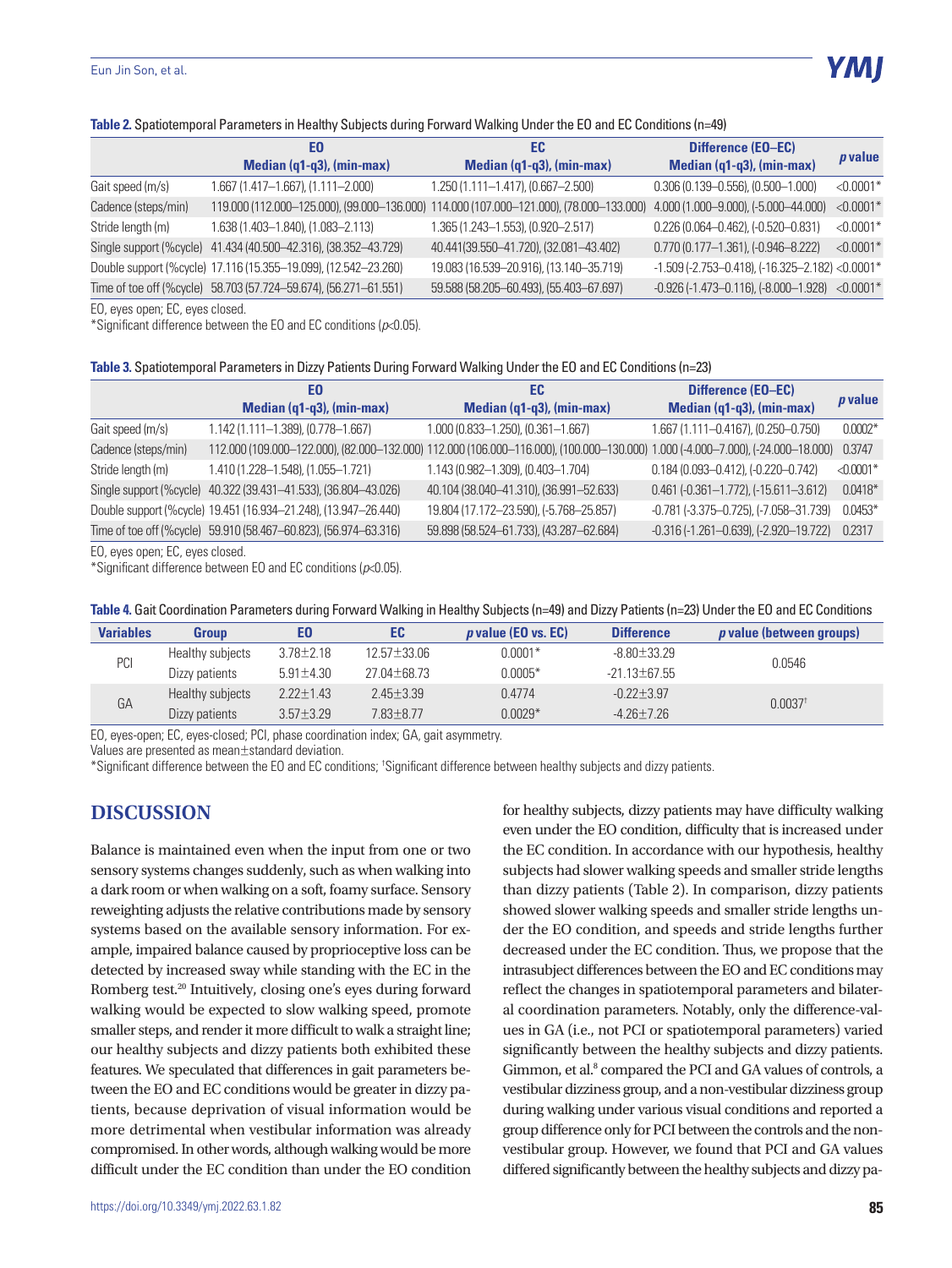## **YMI**

tients. It would not appropriate to compare the results of these two studies directly, because our group of dizzy patients included patients with different types of vestibulopathies. Also, vestibular rehabilitation can compensate for functional impairment and, thus, improve walking in patients with peripheral vestibular disorders. Our dizzy patients reported that their daily activities were impaired, which may partially have been associated with increased gait instability. For instanceIndeed, patients with dizziness typically have difficulty in maintaining their posture and in walking during the initial phase of acute unilateral vestibular dysfunction due to vestibular neuritis, but often recover over several days to weeks. In contrast, a patient with a slow-growing VS may experience subtle dizzy symptoms, but increased postural and gait instability. Thus, in future studies, it would be useful to test for correlations between gait parameters and the extent of vestibular impairment in patients with dizziness of various etiologies.

It is well-established that gait disturbances impair mobility and increase disability, fear of falling, and actual falls per se, thus reducing quality of life.<sup>1,21</sup> Because IMUs are small and light, they are useful for the evaluation of dizzy patients who present with gait disturbance.<sup>22</sup> Gait evaluation need not be limited to treadmills or a small room; testing should include challenging locations, such as slopes or stairways. For example, severe acute symptoms in a patient with acute vestibulopathy often hinder walking, even with EO, on a flat, firm surface. However, a wellcompensated patient with chronic subjective dizziness experiences little difficulty in walking even with EC. IMUs can be applied under various conditions, as reported recently.<sup>10</sup> IMUs have been used for gait analysis in patients with acute vestibulopathy, $12$  and several studies have used IMUs to analyze gait changes in response to visual input conditions.<sup>8,23</sup> Although direct comparisons of different study protocols are difficult, we believe exploration of diverse protocols should be explored for use in patients with dizziness to improve existing gait-analysis protocols. Notwithstanding, IMUs can be readily used in older populations to evaluate gait under various visual conditions when exploring fall risk during everyday activities, including when getting up during the night. Finally, IMUs can be used to evaluate gait under various visual input conditions during initial assessment and when checking a patient's progress during customized vestibular rehabilitation programs: accurate assessment is essential for appropriately tailored vestibular exercise regimens, and the exercises must be sufficiently challenging to promote vestibular compensation, but not overwhelming or unsafe.

The clinical course after acute vestibulopathy varies: some patients return to normal daily activities after a few days, while others suffer from persistent dizziness over several months. Although the extent of vestibular insult is presumably relevant, subjective symptoms do not necessarily correlate with the results of vestibular function tests.24 Some patients experience particular difficulty at night, when insufficient vestibular compensa-

tion may limit sensory reweighting to information other than visual input. We thus surmised that intrasubject differences in the ability to maintain balance under EO and EC conditions might be clinically significant under both static and dynamic (walking) conditions. In this study, we examined intrasubject differences in gait parameters between dynamic EO and EO conditions. If our results reflect the severity of subjective symptoms of dizziness, the addition of simple gait assessment to vestibular rehabilitation programs for dizzy patients would provide valuable information substantiating subjective symptoms and facilitating the planning of customized exercise programs. Differences in gait parameters between the EO and EC conditions would be useful for ensuring that the difficulty of exercises is appropriate. Our results differ from those of Gimmon, et al.,<sup>8</sup> who reported significant differences in gait between healthy subjects and patients with central vestibular, but not peripheral vestibular, dysfunction, during walking with EO, EC, or the EO and EC intermittently. It was proposed that sensory reweighting differs between static and dynamic conditions, and is influenced by central processing. Our study design differed from those of previous studies in that we focused on intrasubject differences in gait parameters, because we suspected that dizzy patients often exhibit only subtle changes in gait parameters despite relatively serious balance difficulties. Additionally, Yelnik, et al.<sup>23</sup> showed that, in healthy subjects, walking was more difficult with EC than with EO, and even more so with EO while wearing black goggles. Further studies of patients with balance problems using various methods to manipulate visual cues, such as wearing goggles or using augmented reality techniques, will facilitate customization of vestibular rehabilitation programs.

The limitations of this study include the age difference between the healthy controls and dizzy patient groups. As aging affects the gait cycle, direct comparison between the two groups would be inappropriate; thus, we focused on individual differences in the variables. We compared the performance of the same individual between the EO and EC conditions to assess any difficulty in walking that might not have been readily apparent under the EO condition. It should be noted that our dizzy patient group differed in terms of their disease etiologies and dizziness severity. Future studies should evaluate the correlations of subjective difficulty experienced during daily activities and gait disturbance under various visual condition, and determine whether these vary by disease etiology.

In conclusion, GA was higher in patients with dizziness when walking under the EO condition. The addition of an EC test to the standard gait evaluation protocol would provide useful information on sensory reweighting during forward walking.

## **ACKNOWLEDGEMENTS**

This study was supported by the "Supporting Project to Test New Domestic Medical Devices in Hospital" funded by the